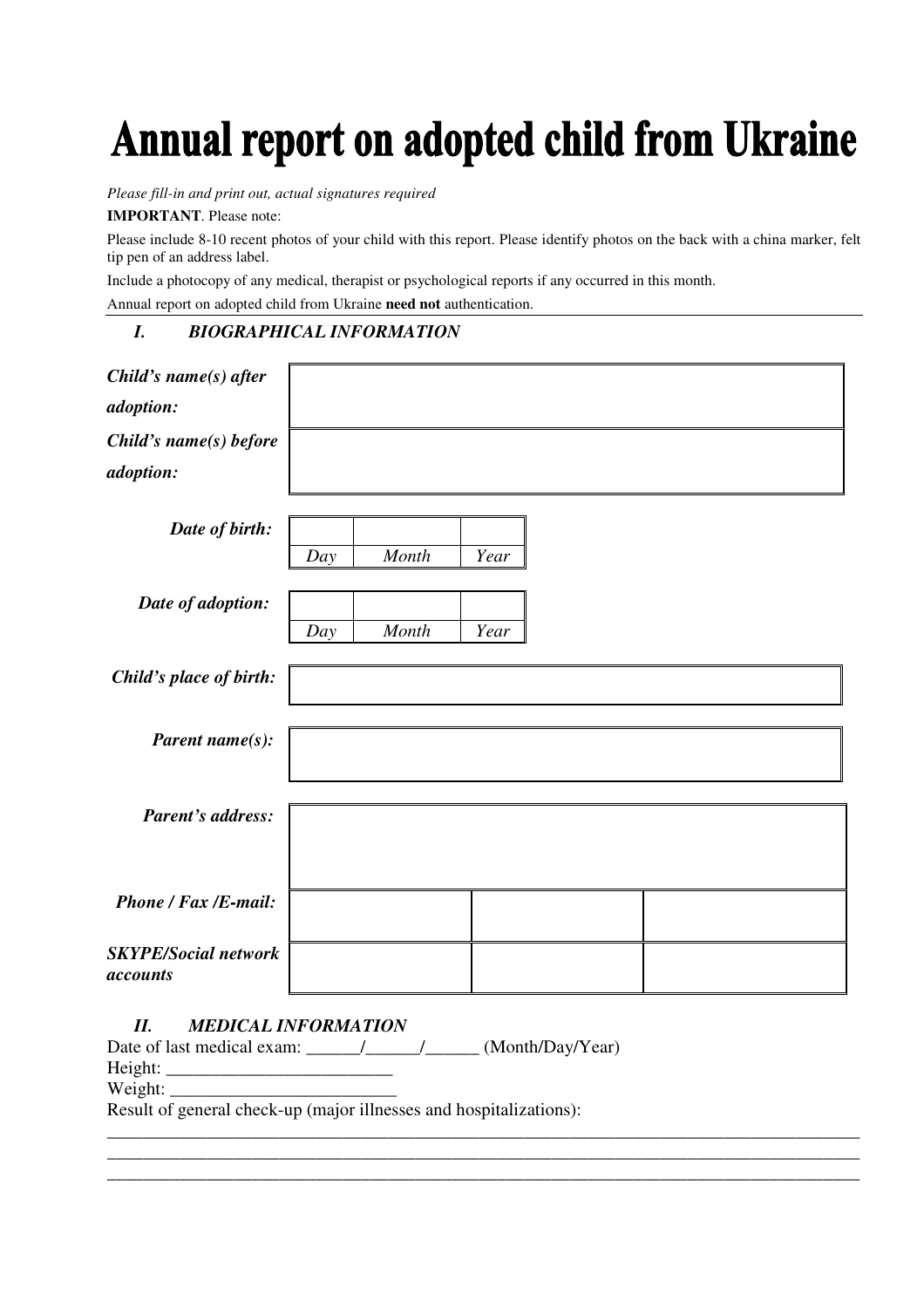**INFORMATION ON CHILD'S DEVELOPMENT** Ш. **Personality Development:** 

New Accomplishments / Achievements: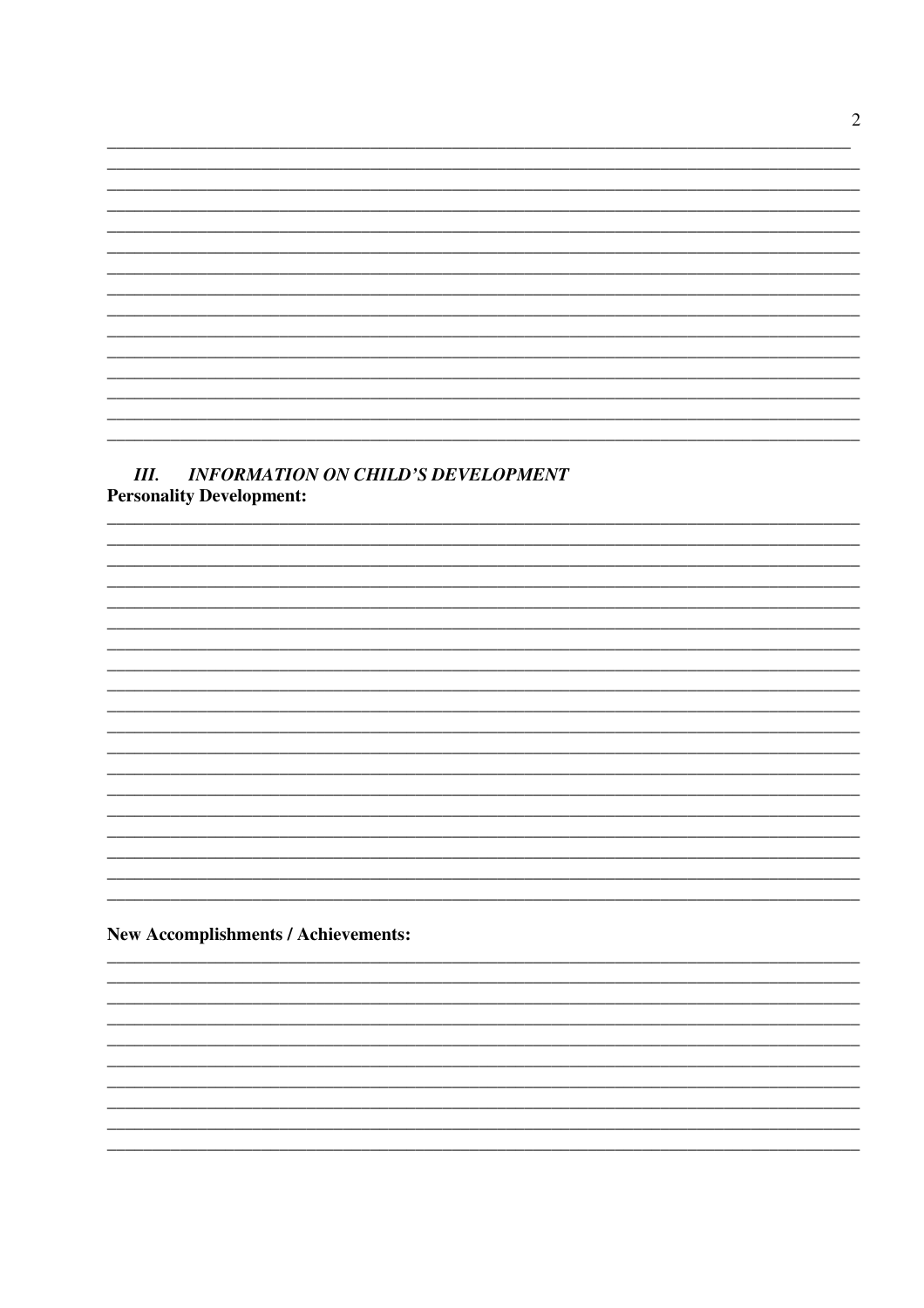#### **DAILY ROUTINE / LIVING CONDITIONS** IV. Diet, Eating Habits, Sleep, Napping Patterns:

**Likes and Dislikes:** 

 $\overline{\phantom{0}}$ 

**ADJUSTMENT TO A NEW ENVIRONMENT** V. **Interaction With Immediate Family:**